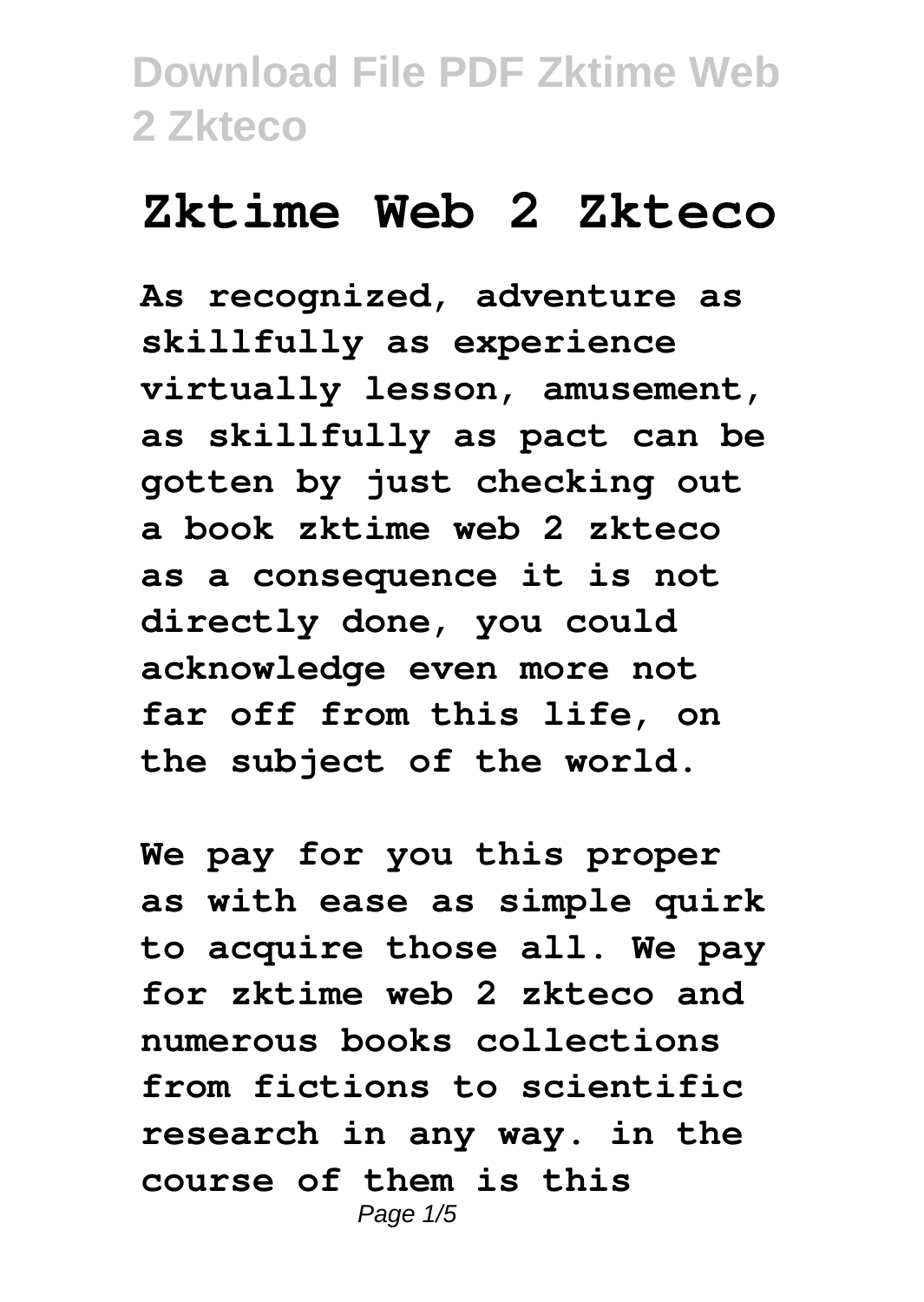**zktime web 2 zkteco that can be your partner.**

**Want help designing a photo book? Shutterfly can create a book celebrating your children, family vacation, holiday, sports team, wedding albums and more.**

**ZKAccess3.5 | ZKTeco Kích th??c (W x H x D mm): 180 x 154 x 34.2 mm Ch?ng nh?n: CE, FCC, RoHS S? d?ng v?i các ph?n m?m: ZKTime.net 3.0, ZKTime.web 2.0, ZKTime 5.0, ZKAccess 3.5**

**Zktime Web 2 Zkteco ZKTime.Net 3.0 | ZKTime.Net** Page 2/5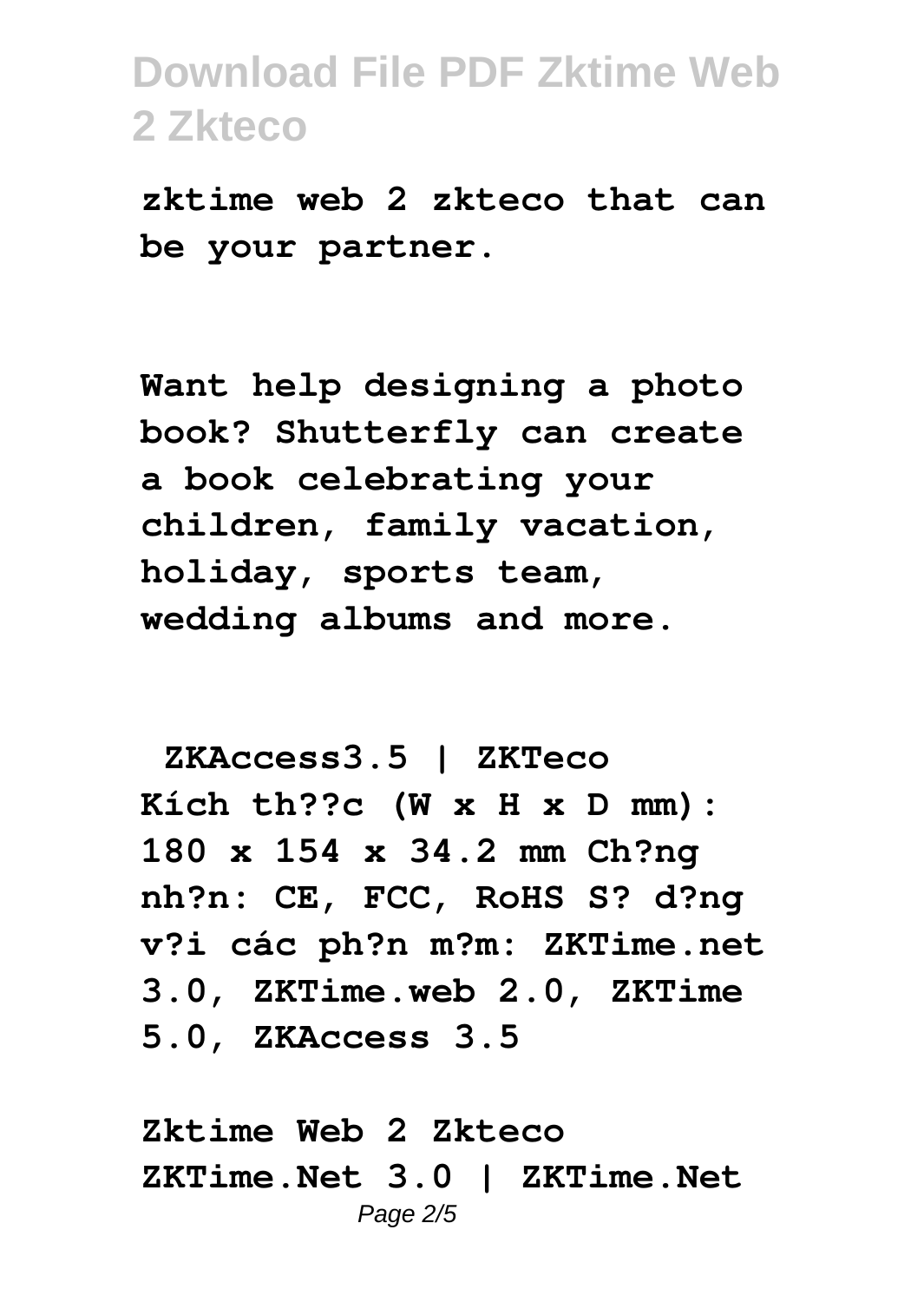**V3.0 is a new generation time attendance management software. Meanwhile, it integrates with time attendance and access control system. Some frequently used functions such as attendance reports, device management and employee management can be managed directly on the home page which providing excellent user experience.**

**ZKTime.Net 3.0 - ZKTeco As a professional access control software, ZKAccess3.5 is designed to manage all ZKTeco's access control panels and standalone access control terminals. The software can** Page 3/5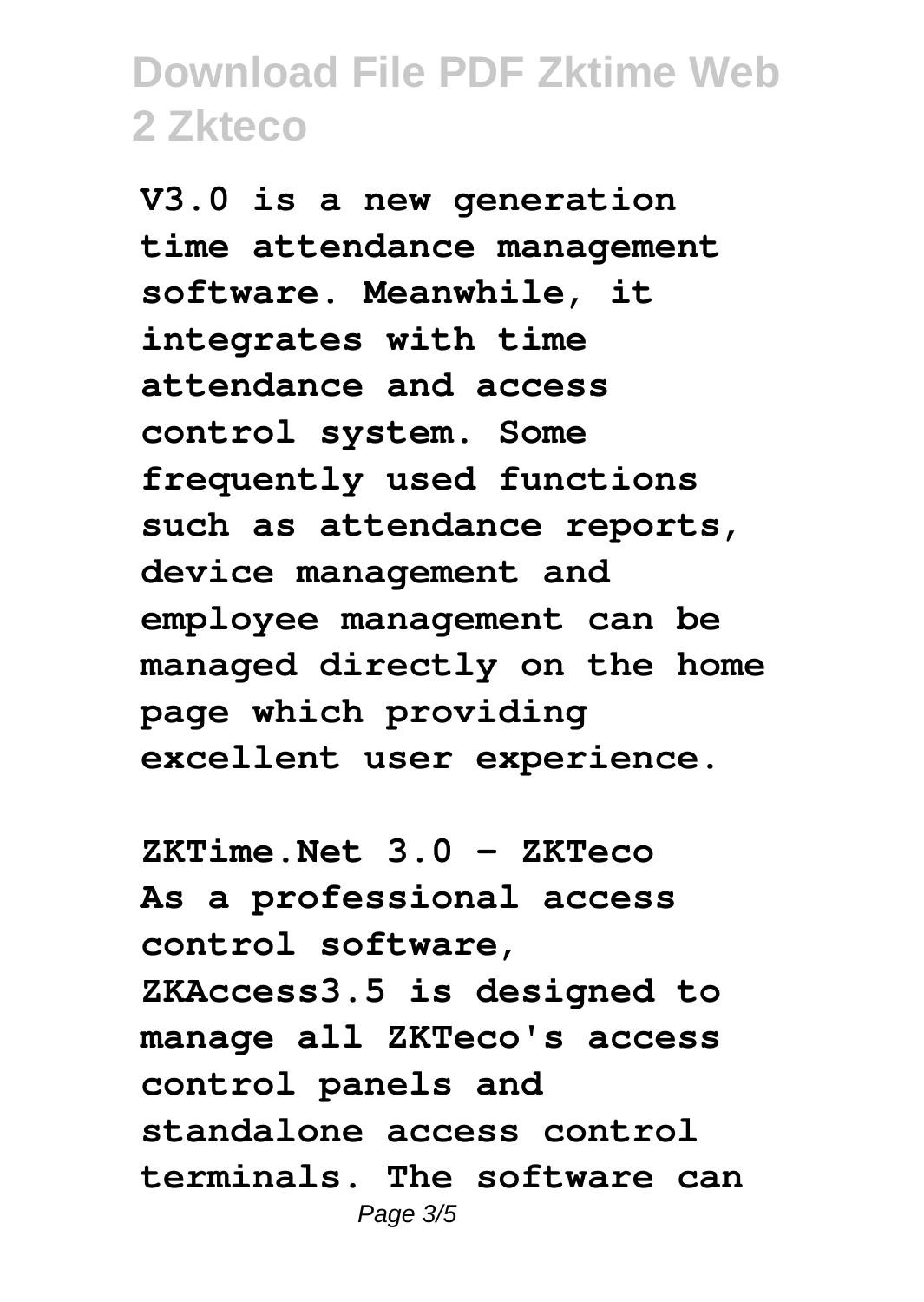**simultaneously manage access control and generate attendance report. It's a desktop software which is suitable for small and medium businesses application. The brand new flat GUI design and humanized structure of new ZKAccess3 ...**

**Máy Ch?m Công & Nh?n D?ng Khuôn M?t, Vân Tay ZKTeco 101-TC ... ZKTime.Net Lite es la solución gratuita de gestión para empresas pequeñas que le permitirá llevar el control de asistencia y puntualidad de sus empleados de una forma simple y eficiente. Tiempo y** Page  $4/5$